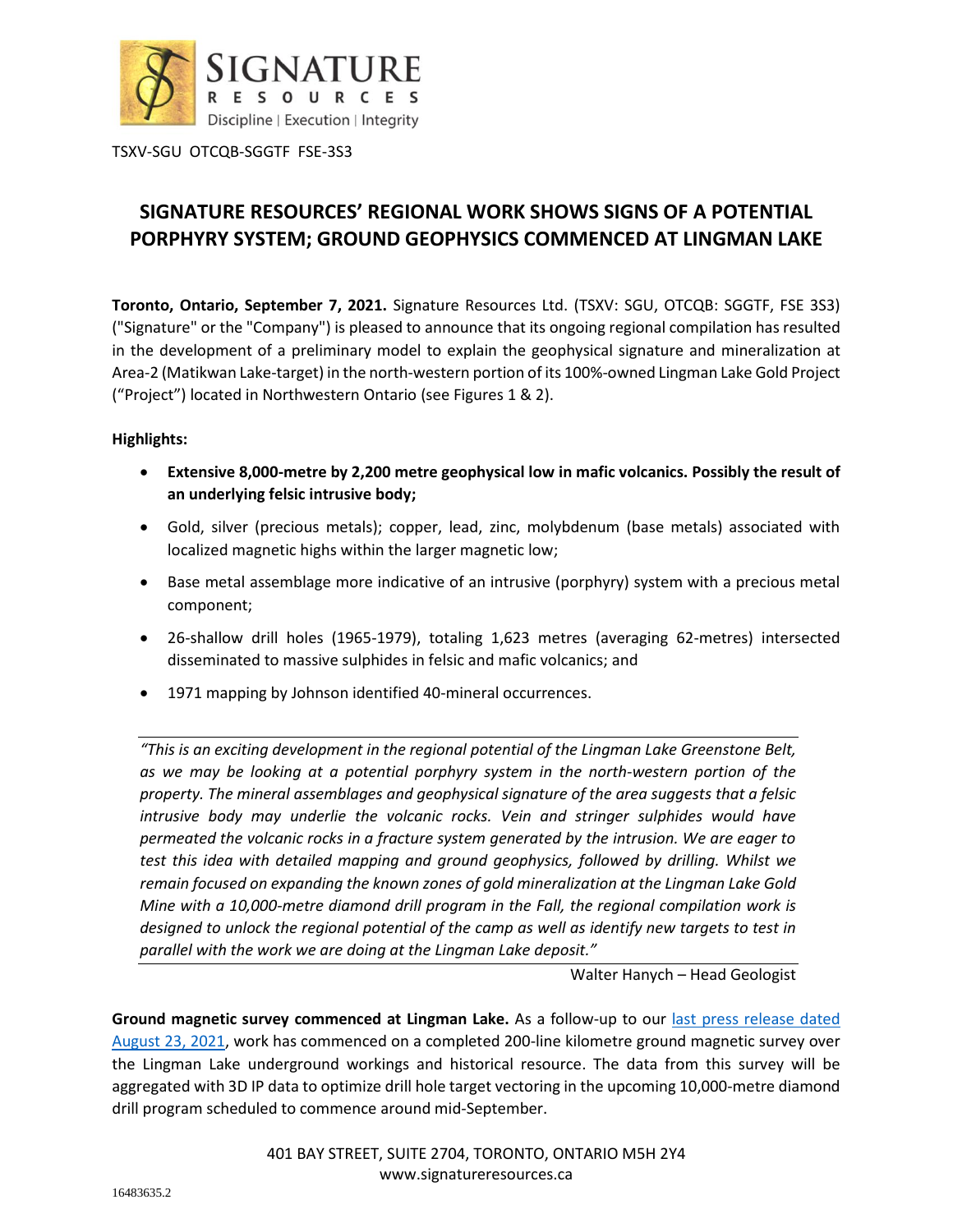



Figure1: Compilation map of Geophysics over Geology and Mineral Showings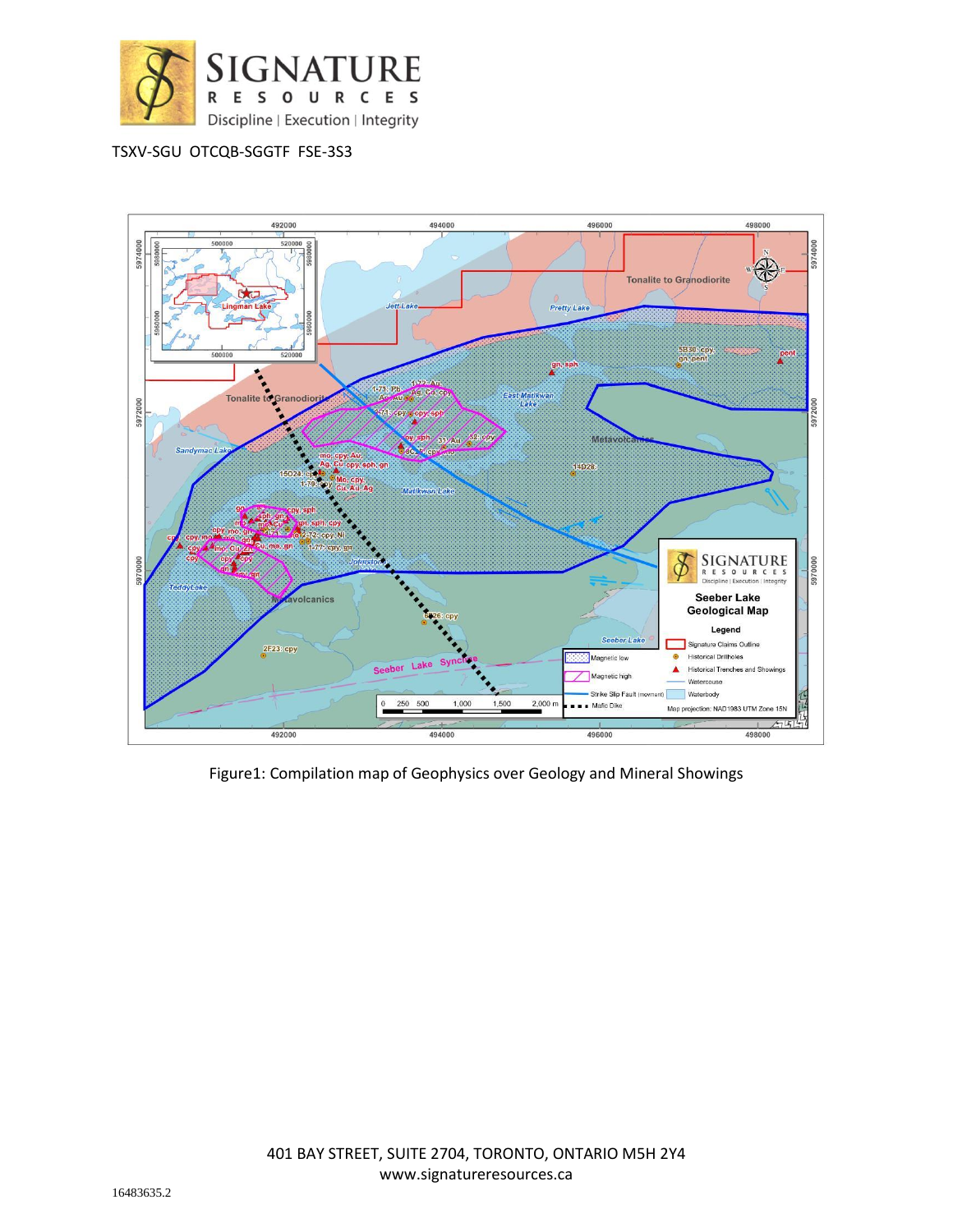



Figure 2: Geophysical map; Anomalous Total Field Magnetics and Mineral Showings

## **About Signature**

The Lingman Lake gold property consists of 1,434 staked claims, four freehold fully patented claims and 14 mineral rights patented claims totaling approximately 27,113 hectares. The property hosts an historical estimate of 234,684 oz of gold\* (1,063,904 tonnes grading 6.86 g/t with 2.73 gpt cut-off) and includes what has historically been referred to as the Lingman Lake Gold Mine, an underground substructure consisting of a 126.5-metre shaft, and 3-levels at 46-metres, 84-metres and 122-metres depths.

\*This historical resource estimate is based on prior data and reports obtained and prepared by previous operators, and information provided by governmental authorities. A Qualified Person has not done sufficient work to verify the classification of the mineral resource estimates in accordance with current CIM categories. The Company is not treating the historical estimate as a current NI 43-101 mineral resource estimate. Establishing a current mineral resource estimate on the Lingman Lake deposit will require further evaluation, which the Company and its consultants intend to complete in due course.